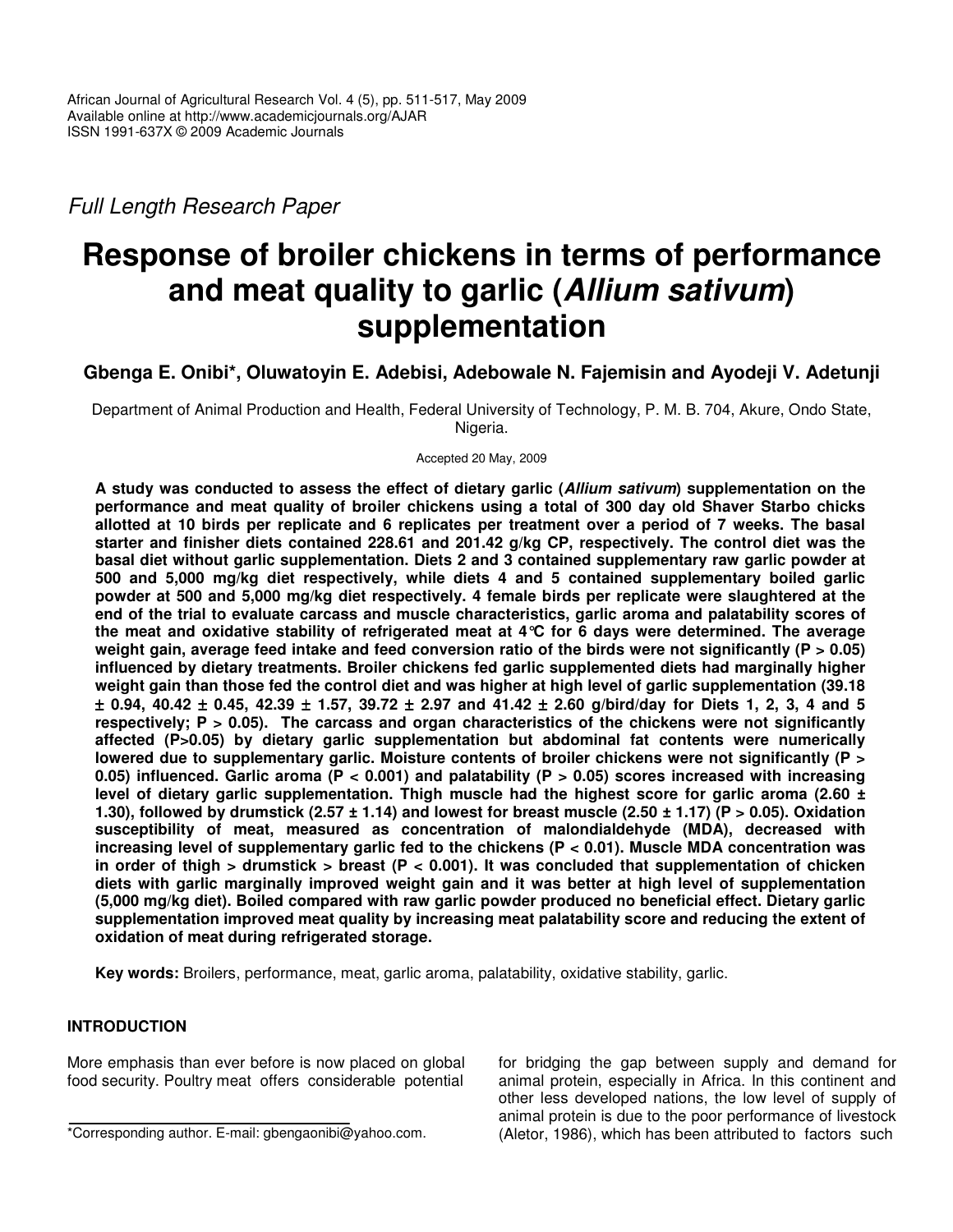as inadequate nutrition, high price and poor quality of feeds and inefficiency in production and distribution in the feed industry (Tewe, 1997). It also worth noting that several attempts have been made in this region to reduce feed cost while improving productivity of high-meat yielding exotic poultry like broiler chickens. These include the use of agro-industrial by-products (Aletor, 1986), maggot meal (Awoniyi et al., 2004), leafy vegetable protein concentrates (Agbede and Aletor, 2003) and herbaceous human haematinics (Adedapo et al., 2002; Nworgu et al., 2007).

Apart from the inadequate supply and consumption of animal protein, there has been a resurgence of interest in improving the physicochemical and sensory properties of meat, as well as its storage life. In pursuit of improved chicken healthiness and in order to fulfil consumer expectations in relation to food quality, poultry producers more and more commonly apply natural feeding supplements, mainly herbs (Gardzielewska et al., 2003). The positive effects of herbal supplements on broiler performance, carcass quality and quality traits of meat have been demonstrated (Schleicher et al., 1998). Onibi et al. (2000) reported the use of supplementary  $\alpha$ -tocopheryl acetate in the diets of pigs which increased the concentration of vitamin E as well as the oxidative stability of meat. Thyme (*Thymus vulgaris*) addition to minced broiler chicken meat similarly retarded the rate of lipid peroxidation (Onibi, 2003). A variety of herbal supplements including garlic (*A. sativum)* have been widely used to maintain and improve health of humans (Freeman and Kodera, 1995). Garlic supplements in broiler chicken have been recognized for their strong stimulating effect on the immune system and the very rich aromatic oils enhance digestion of birds (Gardzielewska et al., 2003).

The key active ingredient in garlic is a powerful plant chemical called allicin which rapidly decomposes to several volatile organosulphur compounds with bioactivities (Chang and Cheong, 2008). Garlic is used both as condiment and medicament, anticoagulant, antioxidant, hypolipidaemic, antihypertensive, antiageing, antiplatelet and heavy metal detoxifier (Agarwal, 1996; Marilynn, 2001). The antioxidative influence of garlic in meat becomes more imperative in less developed nations, considering storage problems and increasing use of alternative feed resources without due consideration for meat quality (Onibi et al., 2007). Garlic is not widely used as human food because it gives a repulsive odour and the taste is pungent. Since monogastric animals are able to incurporate dietary components directly in their tissues (Scaife et al., 1994; Onibi et al., 2000), supplementary garlic for broilers could mediate in getting the bioactive compounds in garlic, through broiler meat into the human food chain, while avoiding the resentment due to its direct consumption. However, there is dearth of convincing studies on quantity and form of supplementary garlic in broiler nutrition. It is against these backgrounds that this study was conducted to evaluate the effect of feed supplementation with raw and boiled garlic (*A. sativum*) powder at 500 and 5,000 mg/kg diet on the growth performance and carcass characteristics, garlic aroma, palatability and oxidative stability of meat of broiler chickens.

#### **MATERIALS AND METHODS**

This study was conducted at the Department of Animal Production and Health of the Federal University of Technology, Akure, Nigeria. Raw garlic powder was prepared by cutting garlic bulbs into small pieces, followed by sun drying for 14 days and pulverization with Mortuno Victoria Grain Mill (Mecanicos Unidos® S.A.). Boiled garlic powder was prepared by putting raw garlic bulbs 190 - 200 g in watertight nylon and boiled for 30 min in boiling water. Thereafter, it was diced, sun-dried for 2 weeks and pulverized into powder.

A total of 400 day old Shaver Starbo broiler chicks were raised on wood shaving bedded floor pens, under similar managerial and hygienic conditions for 1 week pre-experimental period. At the beginning of the  $8<sup>th</sup>$  day, 300 chicks were randomly distributed into the 5 treatment groups (TG) using the completely randomised experimental design (CRD). Each TG was allotted 10 birds per replicate (5 males and 5 females) and 6 replicates per treatment. The basal starter diet (228.61 g/kg CP and 3029.84 kcal/kg ME) and basal finisher diet (201.42 g/kg CP and 2949.69 kcal/kg ME) were fed without garlic supplementation (control diet); with supplementary raw garlic powder at 500 mg/kg diet (Diet 2), with supplementary raw garlic powder at 5,000 mg/kg diet (Diet 3); with supplementary boiled garlic powder at 500 mg/kg diet (Diet 4) and with supplementary boiled garlic powder at 5,000 mg/kg (Diet 5). The starter diets were supplied from  $8<sup>th</sup>$  to 28<sup>th</sup> day while the finisher diets were supplied between 29<sup>th</sup> and end of trial at 56<sup>th</sup> day. The broiler starter and basal finisher diets were formulated to meet the NRC (1994) nutrient requirements for broilers. Feed and water were provided *ad libitum*.

During the experiment, weekly feed intake and live weight per replicate and mortality were recorded. At the end of the trial, the birds were weighed and 4 female broilers of similar body weights were selected from each replicate and subjected to a 12 h starvation. Thereafter, they were electrical stunned, manually slaughtered, eviscerated, cold-water washed and chilled at 4°C for 4 h prior to cut-up as described for turkey by Hahn and Spindler (2002). Parameters measured were carcass characteristics and organ weights. For logistic reasons, especially the problems of handling large number of treatment groups for organoleptic and oxidative stability studies, only meat samples from the control group and birds supplied the raw garlic supplementation were considered for meat quality analysis. Samples of breast, drumstick and thigh muscles without the skin from the left side were saved for oxidative study. Each of these muscle parts were divided into 2 parts, sepa-rately packed into polythene bags and one part frozen immediately at -18°C. The second part was refrigerated at 4°C for 6 days prior to frozen storage.

Evaluation for oxidative stability was conducted using the aqueous extraction 2-thiobarbituric acid (TBA) method (Pikul et al., 1989; Onibi, 2005) within 2 weeks of frozen storage. The right side samples of breast, drumstick and thigh muscles with the skin were frozen for 3 weeks before sensory evaluation at the department of food science and technology of the aforementioned university. The meat samples were pooled together according to treatment group and muscle type, then 500 - 550 g sample was boiled at 85°C with 200 ml of water for 23 - 25 min. There was little broth formation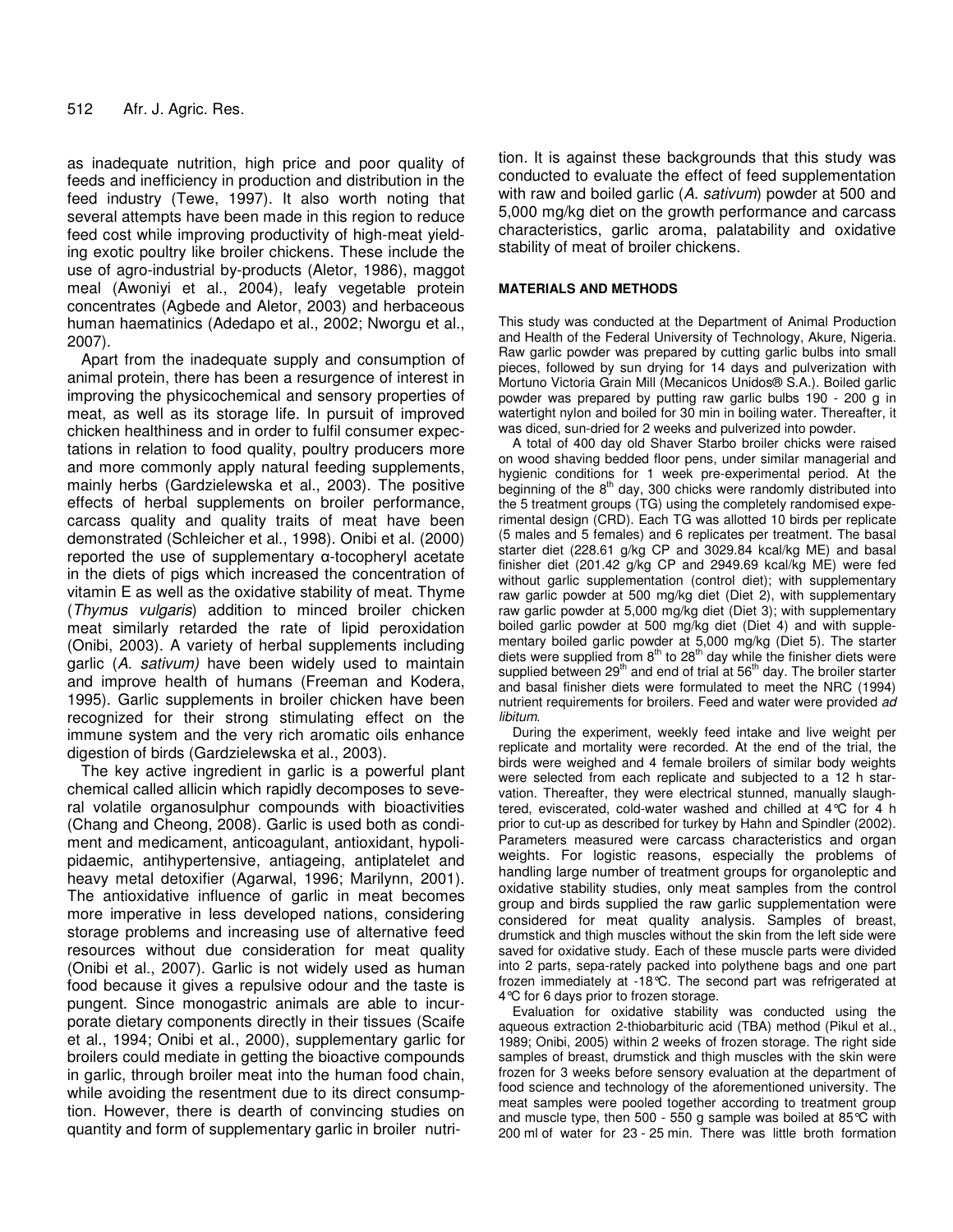|                                   | <b>Treatments</b>       |                         |                         |                         |                         |
|-----------------------------------|-------------------------|-------------------------|-------------------------|-------------------------|-------------------------|
| <b>Parameters</b>                 |                         | $\mathbf{2}$            | 3                       | 4                       | 5                       |
| Supplementary garlic (mg/kg diet) | 0 (Control)             | 500 (raw)               | 5,000 (raw)             | 500 (boiled)            | 5,000 (boiled)          |
| Initial live weight (g/bird)      | $116.42 \pm 6.17$       | $115.83 \pm 5.77$       | $115.33 \pm 5.28$       | $116.03 \pm 5.62$       | $115.90 \pm 6.61$       |
| Final live weight (g/bird)        | $2035.24 \pm 51.60$     | $2096.51 \pm 20.53$     | $2193.01 \pm 81.70$     | $2061.90 \pm$<br>139.73 | $2144.70 \pm$<br>133.69 |
| Total weight gain (g/bird)        | $1919.80 \pm 45.91$     | 1980.72 ± 22.20         | $2077.11 \pm 76.80$     | 1946.13 $\pm$<br>145.40 | 2029.70 $\pm$<br>127.44 |
| Total feed intake (g/bird)        | 5213.00 $\pm$<br>248.00 | 5541.00 $\pm$<br>320.00 | 5263.00 $\pm$<br>303.00 | 5265.00 $\pm$<br>305.00 | 5199.00 $\pm$<br>250.00 |
| Average weight gain (g/bird/day)  | $39.18 \pm 0.94$        | $40.42 \pm 0.45$        | $42.39 \pm 1.57$        | $39.72 \pm 2.97$        | $41.42 \pm 2.60$        |
| Average feed intake (g/bird/day)  | $106.39 \pm 5.07$       | $113.08 \pm 6.52$       | $107.40 \pm 6.18$       | $107.45 \pm 6.23$       | $106.10 \pm 5.10$       |
| Feed conversion ratio             | $2.72 \pm 0.14$         | $2.80 \pm 0.15$         | $2.54 \pm 0.15$         | $2.71 \pm 0.19$         | $2.56 \pm 0.06$         |
| Mortality (%)                     | 3.33                    | 1.67                    | 3.33                    | 3.33                    | 1.67                    |

**Table 1.** Performance of broiler chickens fed diets containing supplementary garlic (8 - 56 days).

Mean ± Standard deviation.

No two treatment means are significantly different (P>0.05).

after the cooking. The cooked meat samples (without the skin and broth) were coded and evaluated by a 10 member trained panel using questionnaire containing a 5 point hedonic scale for garlic aroma  $(1 = no$  garlic aroma and  $5 = very$  strong garlic aroma) and a 9 point hedonic scale for palatability (1 = dislike extremely and  $9 =$ like extremely) as described by Larmond (1982). Fresh muscle samples were analysed for moisture and total lipids according to AOAC (1995) methods. All chemical analyses were carried out in quadruplicate.

The data collected were subjected to one-way analysis of variance (for performance and carcass characteristics) and factorial analysis (for meat quality). Where significant differences were found, the means were compared using Duncan's new multiple range test (DNMRT). The Minitab Statistic Package (v.10.2, Minitab Inc. USA) was used for the analysis.

### **RESULTS AND DISCUSSION**

The performance parameters are presented in Table 1. Dietary garlic supplementation did not significantly (P > 0.05) influence the final live weight, feed intake, weight gain and feed conversion ratio of the broiler chickens. This observation agrees with the results of Ademola et al. (2004) which showed no significant difference ( $P > 0.05$ ) in average live weight of broiler chickens fed garlic at 5,000 mg/kg diet. Higher, but statistically not significant final live weight (FLW) and average body weight gain (ABWG) values were recorded due to dietary garlic supplementation. The FLW and ABWG) were also numerically higher at high levels of inclusion garlic in the diets (5,000 mg compared with 500 mg/kg diet for both raw and boiled garlic). The relative growth-promoting effects of garlic in this study buttress earlier reports of Demir et al. (2003) and Lewis et al. (2003) and that body weight gain was improved in broiler chickens fed low concentra-

tions of commercial garlic products. Feed to gain ratios were not affected by treatments and boiled garlic supplementation produced no improvement in performance characteristics compared with supplementary raw garlic. Percent mortality ranged between 1.67 and 3.33 but did not follow any trend in relation to treatment groups.

The selected carcass and organ characteristics measured (Table 2) showed no significant ( $P > 0.05$ ) effect of garlic supplementation. Thus, supplementation of the diets with garlic promoted similar carcass development as the control diet. The relative weights of the abdominal fat were numerically lower for broilers fed supplementary garlic compared with those fed the control diet. This suggests that garlic supplementation could reduce fat deposition (Lydia, 2001).

Table 3 shows the moisture and lipid contents of meat from the experimental broiler chickens. Moisture contents of the meat were not significantly ( $P > 0.05$ ) influenced by garlic supplementation, muscle type and interaction of the 2 factors. The value of the moisture contents of the meat did not follow any trend in relation to treatment groups or muscle type. Broiler chicken feed supplementation with Echinacea (*Echinacea purpurea*), garlic (*A. sativum*) and ginger (*Zingiber officinale*) was similarly reported by Gardzielewska et al. (2003) to produce no significant (P > 0.05) effect on dry matter content of the muscles. The moisture contents of the meat (731.33 - 766.04 g/kg fresh meat) were also similar to that reported for meat from broiler chickens on plant supplemented feed (747.02 - 750.29 g/kg fresh meat) (Gardzielewska et al., 2003). The lipid contents of the meat was significantly ( $P < 0.01$ ) influenced by the muscle type but not by garlic supplementation or the interaction of garlic supplementation and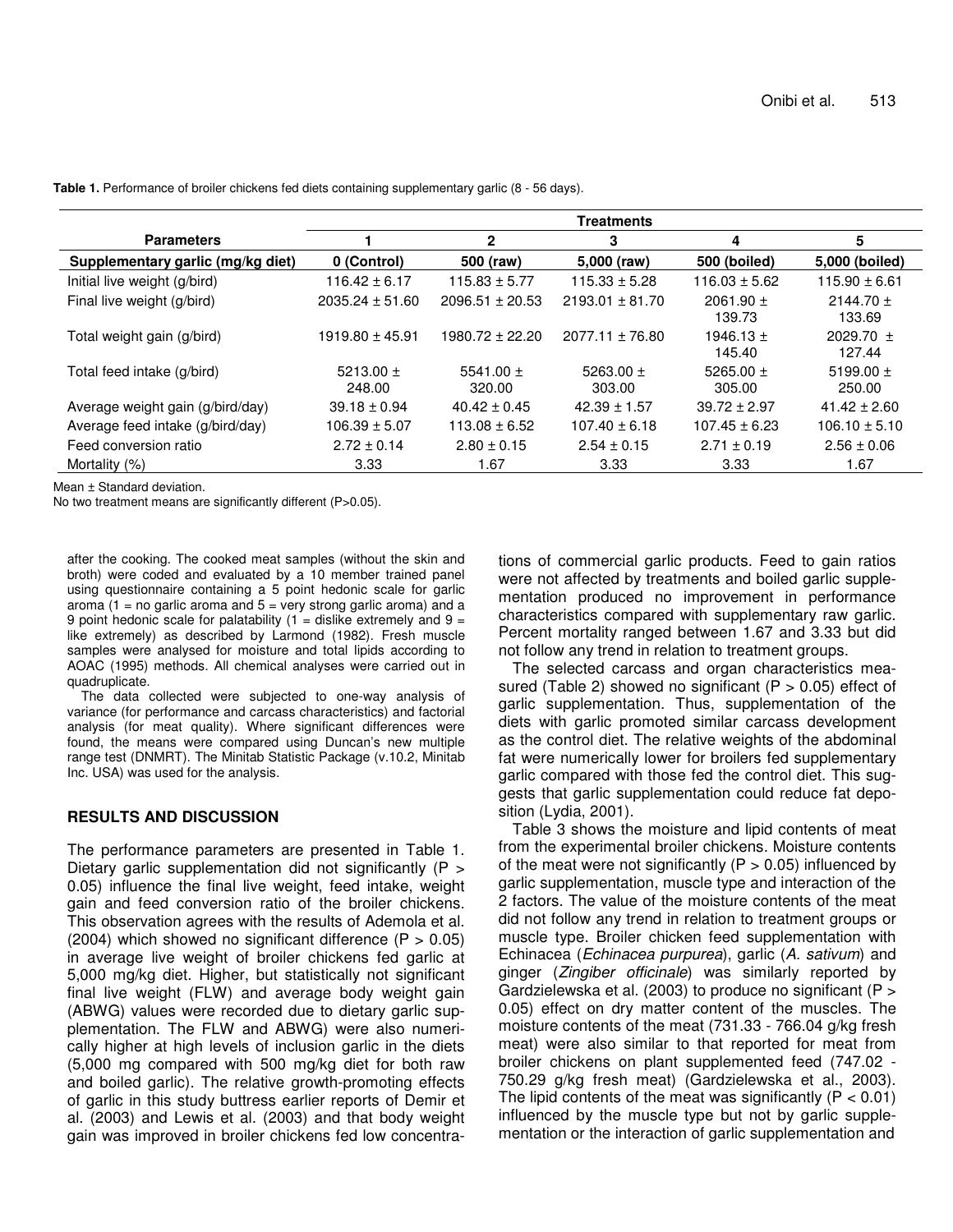## 514 Afr. J. Agric. Res.

|  |  |  |  | Table 2. Selected carcass and organ characteristics of broiler chickens fed diets containing supplementary garlic. |
|--|--|--|--|--------------------------------------------------------------------------------------------------------------------|
|--|--|--|--|--------------------------------------------------------------------------------------------------------------------|

|                                   | <b>Treatments</b>  |                    |                    |                    |                   |
|-----------------------------------|--------------------|--------------------|--------------------|--------------------|-------------------|
| <b>Parameters</b>                 |                    | $\mathbf{2}$       | 3                  | 4                  | 5                 |
| Supplementary garlic (mg/kg diet) | 0 (Control)        | 500 (raw)          | 5,000 (raw)        | 500 (boiled)       | 5,000 (boiled)    |
| Dressing percentage               | $93.24 \pm 0.66$   | $90.86 \pm 0.83$   | $94.54 \pm 1.76$   | $93.81 \pm 1.26$   | $92.52 \pm 3.86$  |
| Eviscerated percentage            | $84.96 \pm 2.26$   | $82.31 \pm 3.52$   | $86.11 \pm 2.42$   | $88.36 \pm 2.42$   | $86.03 \pm 2.16$  |
| Thigh (g/kg live weight)          | $102.61 \pm 11.09$ | $99.47 \pm 8.71$   | $102.48 \pm 6.41$  | $100.62 \pm 12.86$ | $112.35 \pm 9.56$ |
| Drumstick(g/kg live weight)       | $96.24 \pm 5.68$   | $95.32 \pm 8.52$   | $96.74 \pm 9.72$   | $100.01 \pm 6.06$  | $91.08 \pm 3.08$  |
| Breast (g/kg live weight)         | $206.56 \pm 13.27$ | $189.71 \pm 14.76$ | $196.10 \pm 20.70$ | $223.3 \pm 19.20$  | $209.90 \pm 4.09$ |
| Back (g/kg live weight)           | $157.12 \pm 17.10$ | $158.34 \pm 15.26$ | $162.29 \pm 8.59$  | $165.30 \pm 35.40$ | 156.60 ±49.50     |
| Abdominal fat (g/kg live weight)  | $16.27 \pm 7.89$   | $14.38 \pm 2.50$   | $15.60 \pm 5.55$   | $15.10 \pm 4.41$   | $14.97 \pm 3.70$  |
| Heart (g/kg live weight)          | $4.76 \pm 0.63$    | $4.80 \pm 0.93$    | $4.78 \pm 1.06$    | $4.14 \pm 0.49$    | $4.28 \pm 0.37$   |
| Liver (g/kg live weight)          | $18.94 \pm 1.93$   | $20.85 \pm 1.95$   | $20.35 \pm 2.65$   | $18.20 \pm 0.72$   | $19.34 \pm 2.36$  |
| Gizzard (g/kg live weight)        | $19.35 \pm 5.34$   | $20.37 \pm 1.72$   | $18.67 \pm 1.95$   | $17.88 \pm 4.65$   | $17.60 \pm 3.28$  |

Mean ± Standard deviation.

No two treatment means are significantly different (P>0.05).

**Table 3.** Moisture and lipid contents (g/kg fresh meat) of meat from broiler chickens fed diets containing supplementary raw garlic.

|                                 |                    | <b>Parameters</b>  |                               |
|---------------------------------|--------------------|--------------------|-------------------------------|
|                                 |                    | <b>Moisture</b>    | Lipids                        |
| Supplementary garlic effect     |                    |                    |                               |
| 0 mg/kg diet (Control)          |                    | $750.56 \pm 23.51$ | $64.93 \pm 15.71$             |
| 500 mg/kg diet                  |                    | 742.22 ± 18.24     | $67.44 \pm 14.39$             |
| 5,000 mg/kg diet                |                    | $755.18 \pm 15.23$ | $66.72 \pm 18.52$             |
| Muscle type effect              |                    |                    |                               |
| <b>Breast</b>                   |                    | $749.54 \pm 15.21$ | $49.08 \pm 4.22$ <sup>c</sup> |
| Drumstick                       |                    | $748.89 \pm 17.23$ | 66.90 $\pm$ 7.58 <sup>b</sup> |
| Thigh                           |                    | 749.54 ± 26.09     | $82.94 \pm 9.21^a$            |
| <b>Interaction</b>              |                    |                    |                               |
| Supplementary garlic            | <b>Muscle type</b> |                    |                               |
| 0 mg/kg diet (Control)          | <b>Breast</b>      | $749.68 \pm 20.90$ | $48.73 \pm 3.11$              |
|                                 | <b>Drumstick</b>   | $750.73 \pm 17.18$ | $63.04 \pm 6.14$              |
|                                 | Thigh              | $751.27 \pm 38.30$ | $83.04 \pm 7.03$              |
| 500 mg/kg diet                  | <b>Breast</b>      | $742.61 \pm 9.54$  | $51.33 \pm 5.89$              |
|                                 | Drumstick          | $752.69 \pm 26.89$ | $68.72 \pm 4.51$              |
|                                 | Thigh              | 731.33 ± 12.60     | $82.33 \pm 7.44$              |
| 5,000 mg/kg diet                | <b>Breast</b>      | $756.44 \pm 16.01$ | $47.43 \pm 3.80$              |
|                                 | <b>Drumstick</b>   | $743.28 \pm 9.69$  | $69.52 \pm 11.61$             |
|                                 | Thigh              | 766.04 ± 13.84     | $83.31 \pm 15.34$             |
| <b>Statistical significance</b> |                    |                    |                               |
| Supplementary garlic            |                    | <b>NS</b>          | <b>NS</b>                     |
| Muscle type                     |                    | <b>NS</b>          | ***                           |
| Interaction                     |                    | <b>NS</b>          | <b>NS</b>                     |

Mean  $\pm$  Standard deviation NS = Not significant (P>0.05) \*\*\* = P<0.001

Means with different superscripts within the same column and for the same parameter are significant (P < 0.05).

muscle type. Thus, supplementary garlic did not reduced the lipid contents of meat which did not confirm the results of study by Gardzielewska et al. (2003) that intramuscular fat content of broilers offered garlic decreased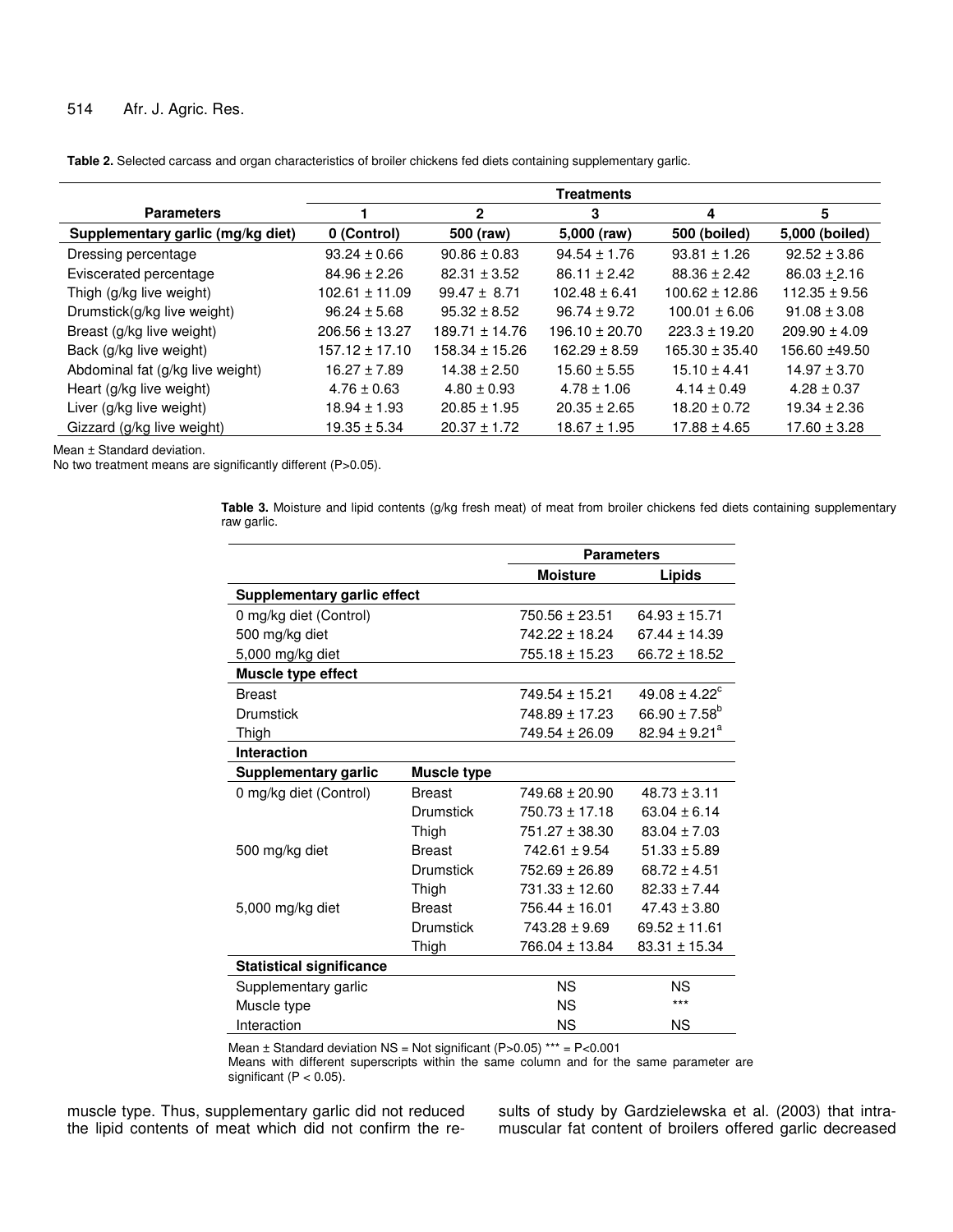|                                    |                    | <b>Parameters</b>       |                     |
|------------------------------------|--------------------|-------------------------|---------------------|
|                                    |                    | Garlic aroma            | <b>Palatability</b> |
| <b>Supplementary garlic effect</b> |                    |                         |                     |
| 0 mg/kg diet (Control)             |                    | $2.03 \pm 0.96^a$       | $6.70 \pm 0.95$     |
| 500 mg/kg diet                     |                    | $2.63 \pm 1.16^b$       | $6.77 \pm 1.04$     |
| 5,000 mg/kg diet                   |                    | $3.00 \pm 1.26^{\circ}$ | $7.17 \pm 1.26$     |
| Muscle type effect                 |                    |                         |                     |
| <b>Breast</b>                      |                    | $2.50 \pm 1.17$         | $6.73 \pm 1.29$     |
| <b>Drumstick</b>                   |                    | $2.57 \pm 1.14$         | $7.17 \pm 1.10$     |
| Thigh                              |                    | $2.60 \pm 1.30$         | $6.73 \pm 0.91$     |
| <b>Interaction</b>                 |                    |                         |                     |
| Supplementary garlic               | <b>Muscle type</b> |                         |                     |
| 0 mg/kg diet (Control)             | <b>Breast</b>      | $2.10 \pm 0.99$         | $6.40 \pm 0.84$     |
|                                    | Drumstick          | $2.40 \pm 1.08$         | $7.00 \pm 1.24$     |
|                                    | Thigh              | $1.60 \pm 0.70$         | $6.70 \pm 0.68$     |
| 500 mg/kg diet                     | <b>Breast</b>      | $2.90 \pm 1.45$         | $6.40 \pm 1.51$     |
|                                    | Drumstick          | $2.30 \pm 1.06$         | $7.10 \pm 0.74$     |
|                                    | Thigh              | $2.70 \pm 0.95$         | $6.80 \pm 0.63$     |
| 5,000 mg/kg diet                   | <b>Breast</b>      | $2.50 \pm 0.97$         | $7.40 \pm 1.27$     |
|                                    | Drumstick          | $3.00 \pm 1.25$         | $7.40 \pm 1.20$     |
|                                    | Thigh              | $3.50 \pm 1.43$         | $6.70 \pm 1.34$     |
| <b>Statistical significance</b>    |                    |                         |                     |
| Supplementary garlic               |                    | $***$                   | <b>NS</b>           |
| Muscle type                        |                    | <b>NS</b>               | ΝS                  |
| Interaction                        |                    | ΝS                      | ΝS                  |

**Table 4.** Garlic aroma and palatability of meat from broiler chickens fed diets containing supplementary raw garlic.

Mean  $\pm$  Standard deviation NS = Not significant (P > 0.05) \*\* = P<0.01

Means with different superscripts within the same column and for the same parameter are significant (P<0.05).

by 43% compared with the control group . The thigh muscle had the highest lipid content (82.94  $\pm$  9.21 g/kg), followed by drumstick muscle (66.90  $\pm$  7.58 g/kg) and lowest for breast muscle  $(49.08 \pm 4.22 \text{ g/kg})$  (P < 0.05). Similarly, fat deposition has been reported to be higher in thigh than drumstick and lowest for breast muscle (Ikeme, 1990; Onibi, 2006).

The garlic aroma of the meat samples were not influenced ( $P > 0.05$ ) by muscle type and interaction of garlic supplementation and muscle type (Table 4). However, there was a significant ( $P < 0.001$ ) effect of garlic supplementation with 5,000 mg/kg diet garlic supplementation having the highest garlic aroma score. The garlic aroma score, though lowest, recorded for meat from chickens fed the control diet is attributable to the residual effect of the garlic aroma of meat from chickens on the other treatment groups. Thigh muscle had the highest numerical score for garlic aroma (2.60  $\pm$  1.30), followed by drumstick (2.57  $\pm$  1.14) and lowest for breast muscle  $(2.50 \pm 1.17)$ . This could be attributed to the lipid contents of these muscles (thigh > drumstick > breast). Although not significant, the preference for the taste (palatability) of meat samples of chickens increased with increased levels of supplementary garlic, similar to results that meat of birds fed on garlic-supplemented diet achieved the highest sensory score (Schleicher et al., 1996).

The results of oxidation, measured as the concentration of malondialdehyde (MDA) in meat during refrigerated storage are presented in Table 5. There were significant differences due to the diets on the MDA concentration at day 1 (P < 0.05) and day 6 (P < 0.001) of refrigerated storage. Generally, MDA concentrations in meat decreased with increasing level of supplementary garlic. Muscle type also had significant effect ( $P < 0.001$ ) on MDA concentration at day 6 of storage. The highest MDA concentration was in thigh  $(3.06 \pm 0.20 \text{ mg/kg}$  fresh meat), followed by drumstick  $(2.90 \pm 0.22 \text{ mg/kg}$  fresh meat) and lowest in breast muscle  $(2.64 \pm 0.37 \text{ mg/kg}$  fresh meat). These results agree with other reports (Apte and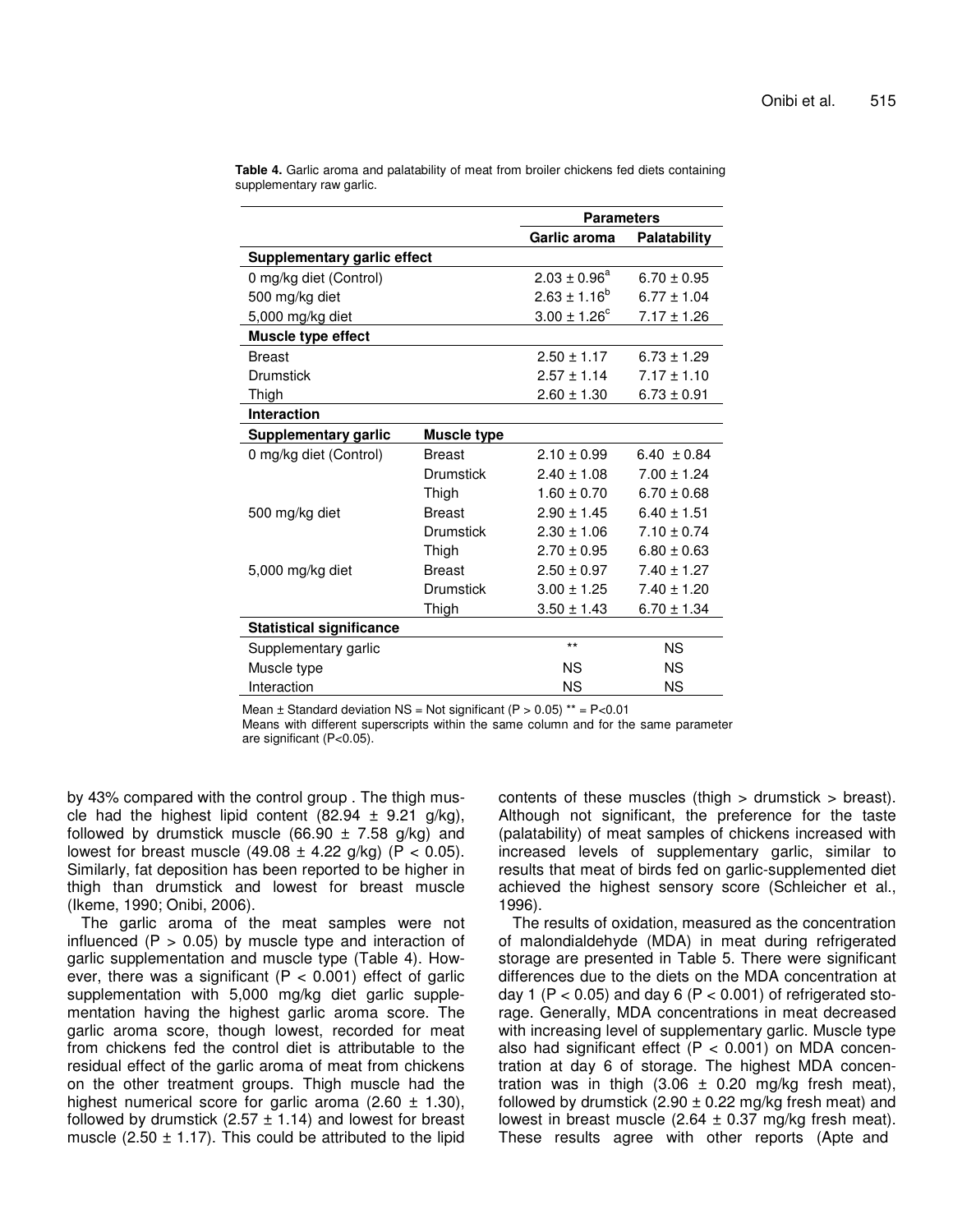|                                 |                    | Storage length at 4 <sup>o</sup> C (days) |                              |
|---------------------------------|--------------------|-------------------------------------------|------------------------------|
|                                 |                    | 0                                         | 6                            |
| Supplementary garlic effect     |                    |                                           |                              |
| 0 mg/kg diet (Control)          |                    | $0.92 \pm 0.12^a$                         | $3.01 \pm 0.34^a$            |
| 500 mg/kg diet                  |                    | $0.77 \pm 0.07^b$                         | $2.92 \pm 0.27^b$            |
| 5,000 mg/kg diet                |                    | $0.72 \pm 0.09^{\circ}$                   | $2.67 \pm 0.27$ <sup>c</sup> |
| Muscle type effect              |                    |                                           |                              |
| <b>Breast</b>                   |                    | $0.80 \pm 0.10$                           | $2.64 \pm 0.37^c$            |
| <b>Drumstick</b>                |                    | $0.77 \pm 0.14$                           | $2.90 \pm 0.22^b$            |
| Thigh                           |                    | $0.83 \pm 0.15$                           | $3.06 \pm 0.20^a$            |
| <b>Interaction</b>              |                    |                                           |                              |
| <b>Supplementary garlic</b>     | <b>Muscle type</b> |                                           |                              |
| 0 mg/kg diet (Control)          | <b>Breast</b>      | $0.86 \pm 0.11$                           | $2.73 \pm 0.45$              |
|                                 | <b>Drumstick</b>   | $0.89 \pm 0.17$                           | $3.06 \pm 0.08$              |
|                                 | Thigh              | $1.00 \pm 0.07$                           | $3.25 \pm 0.20$              |
| 500 mg/kg diet                  | <b>Breast</b>      | $0.75 \pm 0.07$                           | $2.75 \pm 0.43$              |
|                                 | <b>Drumstick</b>   | $0.77 \pm 0.05$                           | $2.96 \pm 0.16$              |
|                                 | Thigh              | $0.78 \pm 0.10$                           | $3.04 \pm 0.07$              |
| 5,000 mg/kg diet                | <b>Breast</b>      | $0.79 \pm 0.10$                           | $2.44 \pm 0.27$              |
|                                 | Drumstick          | $0.65 \pm 0.06$                           | $2.68 \pm 0.21$              |
|                                 | Thigh              | $0.71 \pm 0.08$                           | $2.88 \pm 0.13$              |
| <b>Statistical significance</b> |                    |                                           |                              |
| Supplementary garlic            |                    | $\star$                                   | $***$                        |
| Muscle type                     |                    | <b>NS</b>                                 | $***$                        |
| Interaction                     |                    | <b>NS</b>                                 | <b>NS</b>                    |

**Table 5.** Oxidative stability (mg MDA/kg meat) of refrigerated meat from broiler chickens fed diets containing supplementary raw garlic.

Mean  $\pm$  Standard deviation NS = Not significant (P > 0.05) \*\* = P < 0.001

Means with different superscripts within the same column and for the same parameter are significant (P<0.05).

Morrissey, 1987Onibi, 2006) that breast muscle with lowest lipid content had the lowest MDA concentration and thigh muscle which had the highest lipid content, oxidized most.

### **Conclusions and Recommendations**

Garlic supplementation of broiler chicken diets marginally improved weight gain ( $P > 0.05$ ) and it was better at higher level of supplementation (5,000 vs. 500 mg/kg diet).

No consistent effect was derived from boiled garlic compared with raw garlic powder dietary supplementation in term of performance of birds.

Supplementary garlic in the diets of broilers did not influence significantly ( $P > 0.05$ ) carcass and organ characteristics but the weights of the abdominal fat were numerically lowered.

Dietary supplementation with garlic non-significantly (P>0.05) enhanced palatability scores and significantly (P < 0.05) increased garlic aroma scores.

Oxidative stability of refrigerated broiler chicken meat was improved by supplementary garlic in the diets and it was better at higher level of supplementation.

The extent of deposition of the active compounds in garlic, which are of medicinal value, in meat, may be investigated in further research.

#### **REFERENCES**

- Adedapo AA, Dina OA, Saba AB and Oladipo OD (2002). Evaluation of *Telfaria occidentalis* and *Sorghum bicolo*r extracts as potent haematinics in domestic rabbits. Nig. J. Anim. Prod. 29: 88-93.
- Ademola SG, Farinu GO, Ajayi-Obe AO, Babatunde GM (2004). Growth, haematological and biochemical studies on garlic and ginger fed broiler chicken. Moor J. Agric. Res. 5(2):122-128.
- Agarwal KC (1996). Therapeutic actions of garlic constituents. Med. Res. Rev. 16(1): 111-124.
- Agbede JO, Aletor VA (2003). Evaluation of fish meal replaced with leaf protein concentrate from glyricida in diets for broiler chicks: Effect on performance, muscle growth haematology and serum metabolites. Int. J. Poult. Sci. 2(4): 242-250.